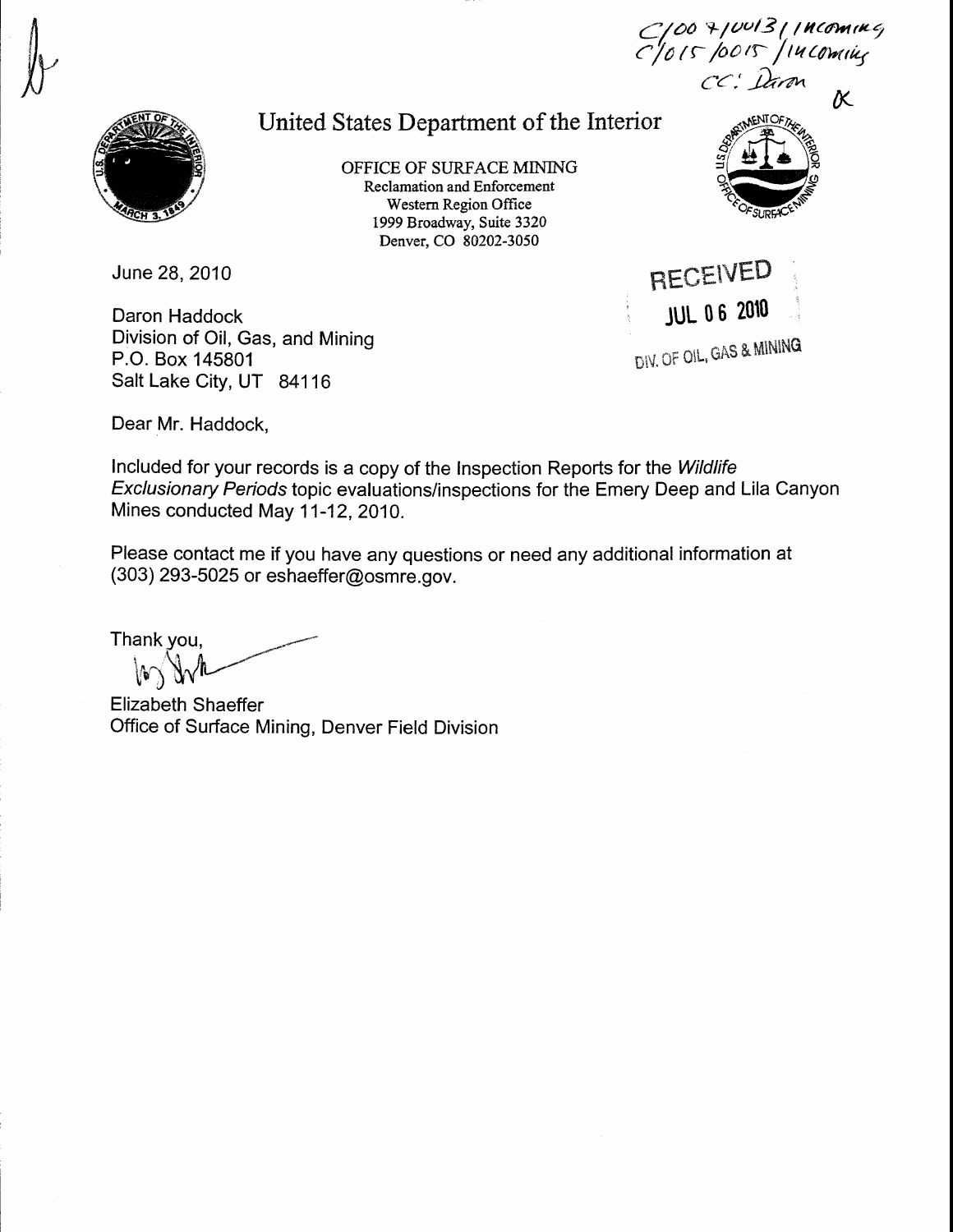|                                                                                                                                                                                                                                                                                                                                                                                                                                 |                                                                                                                       |                                                                         |                                 | GOO710013 Inconvers<br>cc: Daron                                                                               |  |  |
|---------------------------------------------------------------------------------------------------------------------------------------------------------------------------------------------------------------------------------------------------------------------------------------------------------------------------------------------------------------------------------------------------------------------------------|-----------------------------------------------------------------------------------------------------------------------|-------------------------------------------------------------------------|---------------------------------|----------------------------------------------------------------------------------------------------------------|--|--|
|                                                                                                                                                                                                                                                                                                                                                                                                                                 | <b>U. S. DEPT. OF THE INTERIOR</b><br>OFFICE OF SURFACE MINING<br><b>Mine Site Evaluation</b><br><b>State Program</b> |                                                                         |                                 | <b>NENT OF THE</b><br>OF SUREA                                                                                 |  |  |
| 1. Permittee/Person                                                                                                                                                                                                                                                                                                                                                                                                             |                                                                                                                       | 9. Permit Number                                                        |                                 | 10. Permit Type                                                                                                |  |  |
| UTAHAMERICAN ENERGY                                                                                                                                                                                                                                                                                                                                                                                                             |                                                                                                                       | $\bf PP$<br>UT-007-013                                                  |                                 |                                                                                                                |  |  |
| 2. Address                                                                                                                                                                                                                                                                                                                                                                                                                      |                                                                                                                       | 11. Field Visit Date                                                    | 12. Purpose                     | 13. SRA Present                                                                                                |  |  |
| PO BOX 910                                                                                                                                                                                                                                                                                                                                                                                                                      |                                                                                                                       | 05/12/2010<br>O                                                         |                                 |                                                                                                                |  |  |
| 3. City                                                                                                                                                                                                                                                                                                                                                                                                                         | 4. State                                                                                                              | $mm - dd - yyyy$                                                        |                                 |                                                                                                                |  |  |
|                                                                                                                                                                                                                                                                                                                                                                                                                                 |                                                                                                                       | 14. Permit Status                                                       | 15. Site Status                 | 16. Facility Type                                                                                              |  |  |
| <b>East Carbon</b>                                                                                                                                                                                                                                                                                                                                                                                                              | UT<br>6. Phone Number                                                                                                 | A                                                                       | AP                              | B                                                                                                              |  |  |
| 5. Zip Code                                                                                                                                                                                                                                                                                                                                                                                                                     |                                                                                                                       | 17. OSM Office #                                                        | 18. CCID#                       | 19. Land Code                                                                                                  |  |  |
| 84520                                                                                                                                                                                                                                                                                                                                                                                                                           | $(435) 655 - 3177$                                                                                                    | 140                                                                     |                                 | F                                                                                                              |  |  |
| 7. Operator Name, if Different than Permittee                                                                                                                                                                                                                                                                                                                                                                                   |                                                                                                                       | 20. M.S.H.A ID #                                                        | 21. State Abrev.                | 22. County Name                                                                                                |  |  |
|                                                                                                                                                                                                                                                                                                                                                                                                                                 |                                                                                                                       |                                                                         | <b>UT</b>                       | <b>CARBON</b>                                                                                                  |  |  |
| 8. Mine Name                                                                                                                                                                                                                                                                                                                                                                                                                    |                                                                                                                       | 23. AVS Permittee Entity ID Number                                      |                                 | 24. State Office                                                                                               |  |  |
| <b>HORSE CANYON</b>                                                                                                                                                                                                                                                                                                                                                                                                             |                                                                                                                       |                                                                         |                                 |                                                                                                                |  |  |
| 25. Hours                                                                                                                                                                                                                                                                                                                                                                                                                       | 26. Signature Block                                                                                                   |                                                                         |                                 | 27. Reviewing Official:                                                                                        |  |  |
| a. Permit Review<br>2.0                                                                                                                                                                                                                                                                                                                                                                                                         |                                                                                                                       |                                                                         |                                 | Janne Futur                                                                                                    |  |  |
|                                                                                                                                                                                                                                                                                                                                                                                                                                 | Signature:                                                                                                            |                                                                         |                                 | Signature:                                                                                                     |  |  |
| b. Site Visit Time<br>3.0                                                                                                                                                                                                                                                                                                                                                                                                       | Elizabeth Shaef ID #377                                                                                               |                                                                         |                                 |                                                                                                                |  |  |
| c. Travel Time<br>12.0                                                                                                                                                                                                                                                                                                                                                                                                          | Printed Name:                                                                                                         |                                                                         | Review Date:                    | 61232010<br>$mm - dd - yyyy$                                                                                   |  |  |
| d. Report Writing<br>3.0                                                                                                                                                                                                                                                                                                                                                                                                        | 06/23/2010<br>Date:                                                                                                   |                                                                         |                                 | Is Supplemental MSE Page Used $Y/N$                                                                            |  |  |
| IP = Interim Program, $PP =$ Permanent Program, $NP = No$ Permit<br>Permit Type - Item 10                                                                                                                                                                                                                                                                                                                                       |                                                                                                                       |                                                                         |                                 |                                                                                                                |  |  |
| Purpose Type Codes Item 12<br>OxxOversight                                                                                                                                                                                                                                                                                                                                                                                      | RFx Reclamation Fees                                                                                                  |                                                                         |                                 | CCR Citizen Complaint Referral (non site visit)<br>CC Citizen Complaint (initial site visit)                   |  |  |
| Axx Assistance                                                                                                                                                                                                                                                                                                                                                                                                                  | Fxx Federal Actions                                                                                                   |                                                                         | CCF Citizen Complaint Follow-up |                                                                                                                |  |  |
| A joint inspection is when a state inspector accompanies an OSM inspector any time during the review of the mine site.<br>Joint Inspection — Item 13<br>ABAbandoned: All surface and underground coal mining activities have ceased and                                                                                                                                                                                         |                                                                                                                       |                                                                         |                                 |                                                                                                                |  |  |
| Permit Status — Item 14                                                                                                                                                                                                                                                                                                                                                                                                         |                                                                                                                       | operator has left the site without completing reclamation as defined in |                                 |                                                                                                                |  |  |
| A, Active: Coal mining and reclamation activities occurring or<br>30 CFR 840.11(g)<br>permitted but not yet disturbed.<br>AB1. Bond Forfeiture: Bond forfeiture officially in process or completed, and.                                                                                                                                                                                                                        |                                                                                                                       |                                                                         |                                 |                                                                                                                |  |  |
| INInactive (Permanent Program Permit): Phase II completed or<br>reclamation in progress or not yet commenced.<br>Temporary Cessation of Operations. (Interim Program Permit) AB2. Partially Reclaimed Forfeiture: Forfeited site where all bonds have been                                                                                                                                                                      |                                                                                                                       |                                                                         |                                 |                                                                                                                |  |  |
| used to reclaim site, but site not reclaimed to Program standards.<br>Coal mining completed and reclamation activities initiated.<br>AB3. Reclaimed Forfeiture: Forfeited site that has been reclaimed to Program standards.<br>BRBond Release: Reclamation completed and State Regulatory<br>Authority (RA) has released all of the bond (Phase III Release.) NANot Applicable: When site is unpermitted.                      |                                                                                                                       |                                                                         |                                 |                                                                                                                |  |  |
| Site Status Codes - Item 15                                                                                                                                                                                                                                                                                                                                                                                                     |                                                                                                                       |                                                                         |                                 | NS. Non-Site Visit: Status of site not determined.                                                             |  |  |
| FP., Forfeiture Pending: The RA is pursuing<br>ND., No Disturbance: No coal mining and reclamation MC. Mining Complete: No mining activity on site,<br>actions to revoke the permit, collect the<br>operations have been started.<br>site regraded and awaiting phase bond release.                                                                                                                                             |                                                                                                                       |                                                                         |                                 |                                                                                                                |  |  |
| performance bond(s), and/or reclama-<br>EX. Coal Exploration: Coal exploration operations<br>TC. Temporary Cessation: The RA has granted<br>tion of forfeited site is in progress.<br>have started and where coal mining operations<br>cessation of mining pursuant to 30 CFR 816/                                                                                                                                              |                                                                                                                       |                                                                         |                                 |                                                                                                                |  |  |
| FR. Forfeited and Reclaimed: Forfeiture<br>have not begun.<br>817.131(b).<br>reclamation completed.<br>AP Active Coal Producing: Coal surface mining<br>P1Phase I Release: At least Phase I bond release                                                                                                                                                                                                                        |                                                                                                                       |                                                                         |                                 |                                                                                                                |  |  |
| FO. Abandoned Site: Abandoned site that<br>activities are occurring.<br>granted for entire permitted area. For interim<br>AN., Active Non-Producing: Active non-producing<br>is permitted but there is no bond.<br>permits, partial bond release.<br>P2 Phase II Release: At least Phase II bond release WC Wildcat: Coal mining and reclamation                                                                                |                                                                                                                       |                                                                         |                                 |                                                                                                                |  |  |
| facility such as tipple or preparation plant.<br>NM. No Mining: The Permit Status is active, site is<br>not in Temporary Cessation, no surface coal<br>mining activity, and site not regraded.                                                                                                                                                                                                                                  | for the entire permitted area.<br>P3. Phase III Release: Reclamation completed and<br>the RA has released all bond.   |                                                                         |                                 | operations have or are taking place and<br>the activity is not covered by the<br>required permits from the RA. |  |  |
| Facility Type Codes — Item 16<br>L Remining site permitted<br>DAncillary (Haulroad, Conveyor, and/or Rails) HExploration Permits<br>under 30 CFR785.25<br>A Surface<br><b>I Notice of Intent to Explore</b><br>E Refuse and/or impoundment<br>B Underground<br>$J_{\dots}$ Exempt 16 and 2/3<br>F Loading Facility and/or Tipple<br>KGovernment Financed Construction Exemption<br>C Preparation Plant<br>GStockpiles           |                                                                                                                       |                                                                         |                                 |                                                                                                                |  |  |
| <b>Small Business Regulatory Enforcement Fairness Act (SBREFA)</b>                                                                                                                                                                                                                                                                                                                                                              |                                                                                                                       |                                                                         |                                 |                                                                                                                |  |  |
| <b>Your Comments Are Important</b>                                                                                                                                                                                                                                                                                                                                                                                              |                                                                                                                       |                                                                         |                                 |                                                                                                                |  |  |
| The Small Business and Agriculture Regulatory Enforcement Ombudsman and 10 Regional Fairness Boards were established to receive comments from<br>small businesses about Federal agency enforcement actions. The Ombudsman will annually evaluate the enforcement activities and rate each agency's<br>nece to small business. If you are a small business (a business with 500 on farmer amplessed including those of efficies) |                                                                                                                       |                                                                         |                                 |                                                                                                                |  |  |

responsiveness to small business. If you are a small business (a business with 500 or fewer employees including those of affiliates) and wish to comment on the enforcement or compliance activities of OSM, call 1-888-REG-FA

Page 1 of<br>Revised December 4, 1998

 $\ell$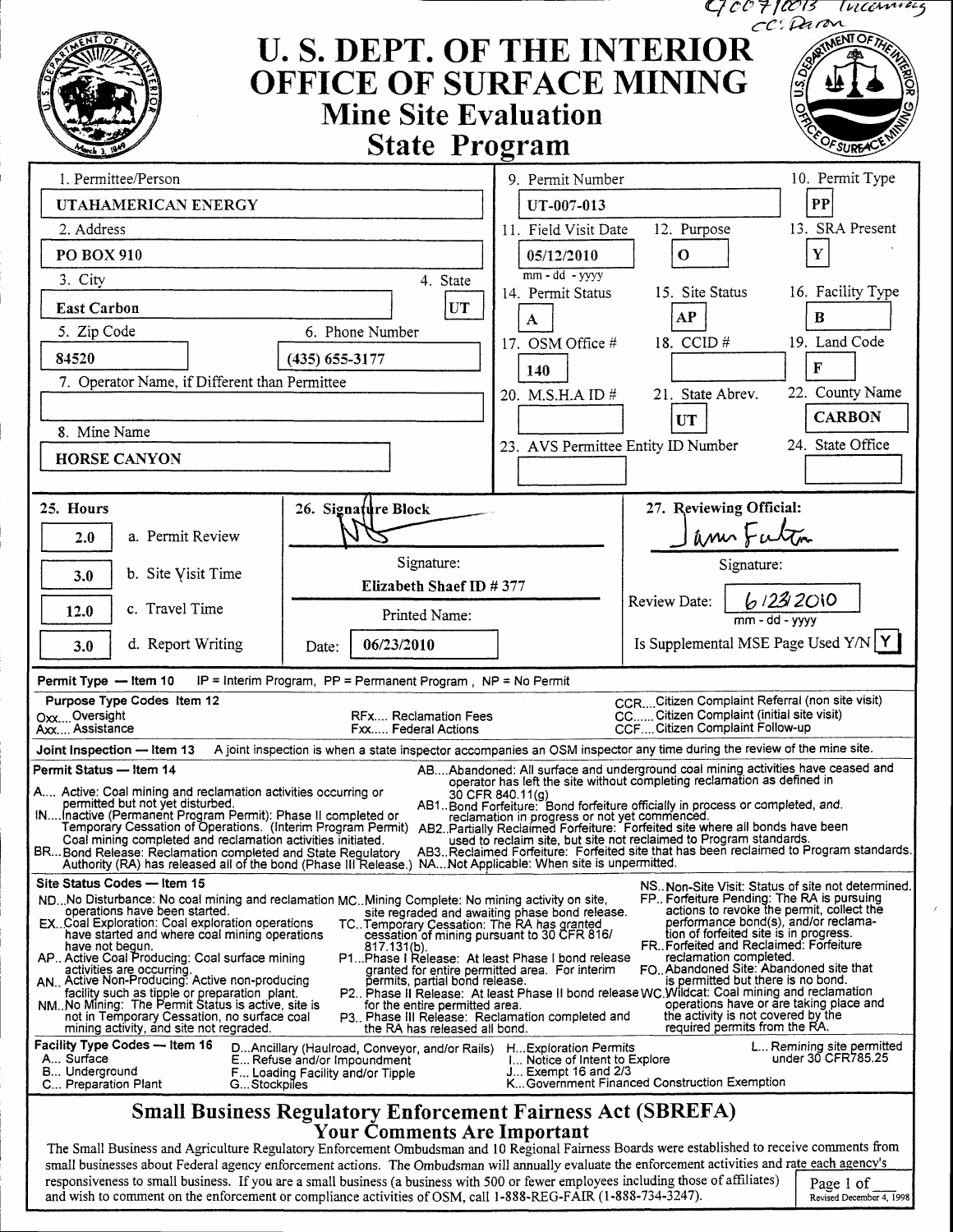## **U. S. DEPT. OF THE INTERIOR OFFICE OF SURFACE MINING**

Mine Site Evaluation  $\overline{\mathsf{T}}$  close  $\overline{\mathsf{T}}$  $\overline{1}$  Dermit  $\overline{1}$ 

State Program<br>Continuation Page

| Permittee/<br>UTAHAMERICAN ENERGY<br>Person                                                                                                                                                                                                                                                                                                                                                                                                                                                                                                                                                                                                                                                                                                                                      | Permit<br>UT-007-013<br>Number                                                                                                                                                                                                                                                                                                                                                                                                                                                                                                                                                                                                                                                                           | Field Visit<br>05/12/2010<br>Date                                                                                                                                                     | <b>Continuation Page</b>                                                                                                                                                                                                                                                              |  |  |
|----------------------------------------------------------------------------------------------------------------------------------------------------------------------------------------------------------------------------------------------------------------------------------------------------------------------------------------------------------------------------------------------------------------------------------------------------------------------------------------------------------------------------------------------------------------------------------------------------------------------------------------------------------------------------------------------------------------------------------------------------------------------------------|----------------------------------------------------------------------------------------------------------------------------------------------------------------------------------------------------------------------------------------------------------------------------------------------------------------------------------------------------------------------------------------------------------------------------------------------------------------------------------------------------------------------------------------------------------------------------------------------------------------------------------------------------------------------------------------------------------|---------------------------------------------------------------------------------------------------------------------------------------------------------------------------------------|---------------------------------------------------------------------------------------------------------------------------------------------------------------------------------------------------------------------------------------------------------------------------------------|--|--|
| 28. Performance Standard Categories<br>Codes: 1=Compliance, 2=Noncompliance, 3=Not Planned, 4=Not Started, 5=Noncompliance Identified Elsewhere, 6=Previously Cited                                                                                                                                                                                                                                                                                                                                                                                                                                                                                                                                                                                                              |                                                                                                                                                                                                                                                                                                                                                                                                                                                                                                                                                                                                                                                                                                          |                                                                                                                                                                                       |                                                                                                                                                                                                                                                                                       |  |  |
| A. Administrative<br>1. 1 Mining within Valid Permit<br>2. 1 Mining within Bonded Area<br>3. 1 Terms & Conditions of Permit<br>Liability Insurance<br>4.<br>5.<br>Ownership and Control<br>Temporary Cessation<br>6.<br>AML Rec. Fees -- Non-Respondent<br>7.<br>AML Rec. Fees -- Failure to Pay<br>8.<br>B. Hydrologic Balance<br>Drainage Control<br>1.<br>2.<br>Inspections & Certifications<br><b>Siltation Structures</b><br>3.<br>Discharge Structures<br>4.<br>5.<br>Diversions<br><b>Effluent Limits</b><br>6.<br>Ground Water Monitoring<br>7.<br>8.<br>Surface Water Monitoring<br>9.<br>Drainage -- Acid-Toxic Materials<br>10.<br>Impoundments<br>Stream Buffer Zones<br>11.<br>Topsoil & Subsoil<br>C.<br>Removal<br>Substitute Materials<br>Storage and Protection | D. Backfilling & Grading<br><b>Exposed Openings</b><br>Contemporaneous Reclamation<br>3.<br>Approximate Original Contour<br>Highwall Elimination<br>4.<br>Steep Slopes (includes downslope)<br>5.<br>Stabilization (rills and gullies)<br>7.<br>E. Excess Spoil Disposal<br>Placement<br>Drainage Control<br>3.<br>Surface Stabilization<br>Inspections & Certifications<br>4.<br>F. Coal Mine Waste<br>(Refuse Piles/Impoundments)<br>Drainage Control<br>2.<br>Surface Stabilization<br>3.<br>Placement<br>4.<br>5.<br><b>Impounding Structures</b><br>G. Use Of Explosives<br><b>Blaster Certification</b><br>Distance Prohibitions<br>3.<br><b>Blast Survey/Schedule</b><br>4.<br>Warnings & Records | H.<br>I. Roads<br>3.<br>4.<br>Handling of Acid & Toxic Materials<br>5.<br>К.<br>M.<br>N. Other<br>General<br>Inspections and Certifications Performance<br>Catagory<br>1)<br>2)<br>3) | Subsidence Control Plan<br>Road Construction<br>Certification<br>Drainage<br>Surfacing and Maintenance<br>Reclamation<br>J. Signs & Markers<br><b>Signs</b><br>Markers<br><b>Distance Prohibitions</b><br>L. Revegetation<br>Vegetative Cover<br>Timing<br><b>Postmining Land Use</b> |  |  |
| Control of Adverse Effects<br>5.<br>Redistribution<br>4.<br><b>Performance Standard Catagories</b>                                                                                                                                                                                                                                                                                                                                                                                                                                                                                                                                                                                                                                                                               |                                                                                                                                                                                                                                                                                                                                                                                                                                                                                                                                                                                                                                                                                                          |                                                                                                                                                                                       |                                                                                                                                                                                                                                                                                       |  |  |
| A.<br>C.                                                                                                                                                                                                                                                                                                                                                                                                                                                                                                                                                                                                                                                                                                                                                                         | 3.<br>Н.<br>J.                                                                                                                                                                                                                                                                                                                                                                                                                                                                                                                                                                                                                                                                                           | F. Coal Mine Waste (Refuse Piles/Impoundments)  (816/817.81-84)                                                                                                                       |                                                                                                                                                                                                                                                                                       |  |  |
| D.<br>1. Exposed Openings816/817.13, 14, 15, & 823.11 & 21                                                                                                                                                                                                                                                                                                                                                                                                                                                                                                                                                                                                                                                                                                                       | L.                                                                                                                                                                                                                                                                                                                                                                                                                                                                                                                                                                                                                                                                                                       |                                                                                                                                                                                       |                                                                                                                                                                                                                                                                                       |  |  |
|                                                                                                                                                                                                                                                                                                                                                                                                                                                                                                                                                                                                                                                                                                                                                                                  |                                                                                                                                                                                                                                                                                                                                                                                                                                                                                                                                                                                                                                                                                                          |                                                                                                                                                                                       | Revised December 4, 1998 Page 2 of _____                                                                                                                                                                                                                                              |  |  |